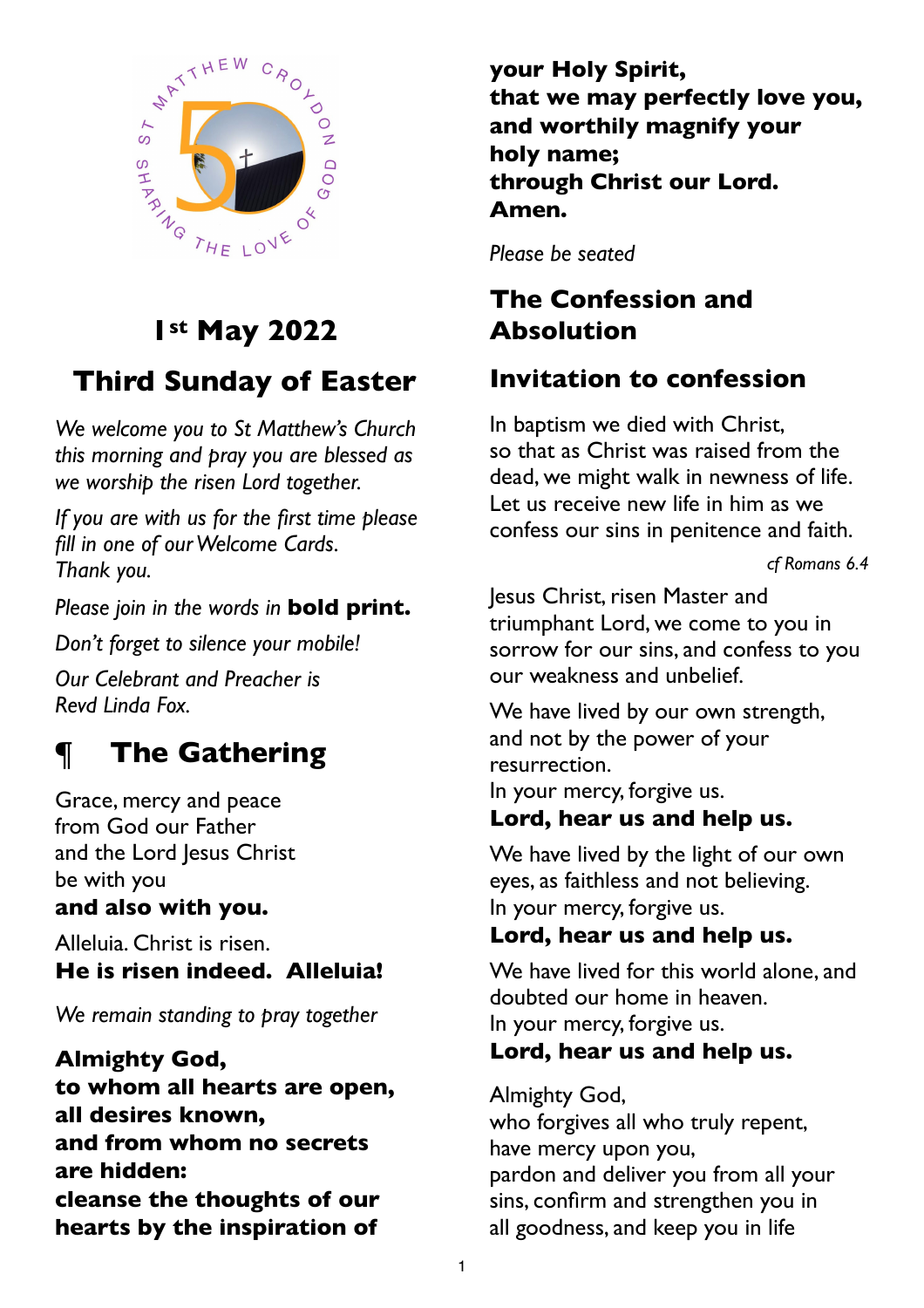eternal; through Jesus Christ our Lord. **Amen.** 

*Please stand* 

# **Gloria in Excelsis**

**Glory to God in the highest, and peace to his people on earth.**

**Lord God, heavenly King, almighty God and Father, we worship you, we give you thanks, we praise you for your glory.**

**Lord Jesus Christ, only Son of the Father, Lord God, Lamb of God, you take away the sin of the world: have mercy on us; you are seated at the right hand of the Father: receive our prayer.**

**For you alone are the Holy One, you alone are the Lord, you alone are the Most High, Jesus Christ, with the Holy Spirit, in the glory of God the Father. Amen.**

# **The Collect**

### *A period of silent prayer*

Risen Christ, you filled your disciples with boldness and fresh hope: strengthen us to proclaim your risen life and fill us with your peace, to the glory of God the Father. **Amen.**

# **¶ The Liturgy of the Word**

Let us prepare ourselves for the Word of God as it comes to us in the reading of Holy Scripture.

## **Our hearts and minds are open.**

*Please be seated*

# **First Reading**

### *Revelation 5. 11-14*

Then I looked, and I heard the voice of many angels surrounding the throne and the living creatures and the elders; they numbered myriads of myriads and thousands of thousands, 12singing with full voice,

'Worthy is the Lamb that was slaughtered to receive power and wealth and wisdom and might and honour and glory and blessing!'

13Then I heard every creature in heaven and on earth and under the earth and in the sea, and all that is in them, singing,

'To the one seated on the throne and to the Lamb be blessing and honour and glory and might for ever and ever!'

14And the four living creatures said, 'Amen!' And the elders fell down and worshipped.

This is the word of the Lord. **Thanks be to God.**

*Please be seated*

# **Second Reading**

*Acts 9.1-20*

Saul, still breathing threats and murder against the disciples of the Lord, went to the high priest 2and asked him for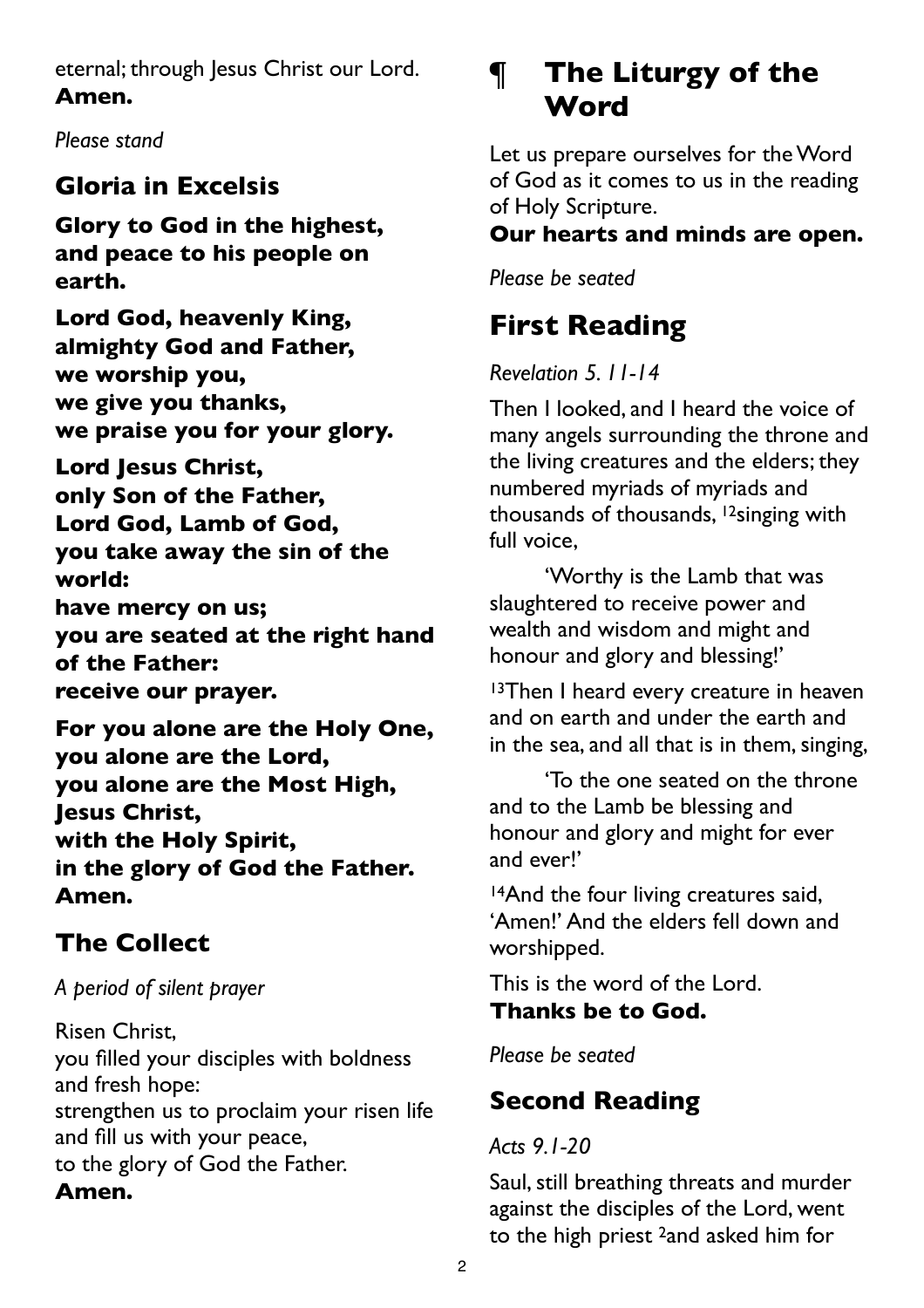letters to the synagogues at Damascus, so that if he found any who belonged to the Way, men or women, he might bring them bound to Jerusalem. <sup>3</sup>Now as he was going along and approaching Damascus, suddenly a light from heaven flashed around him. 4He fell to the ground and heard a voice saying to him, 'Saul, Saul, why do you persecute me?' 5He asked, 'Who are you, Lord?' The reply came, 'I am Jesus, whom you are persecuting. 6But get up and enter the city, and you will be told what you are to do.' 7The men who were travelling with him stood speechless because they heard the voice but saw no one. <sup>8</sup>Saul got up from the ground, and though his eyes were open, he could see nothing; so they led him by the hand and brought him into Damascus. 9For three days he was without sight, and neither ate nor drank.

10Now there was a disciple in Damascus named Ananias. The Lord said to him in a vision, 'Ananias.' He answered, 'Here I am, Lord.' 11The Lord said to him, 'Get up and go to the street called Straight, and at the house of Judas look for a man of Tarsus named Saul. At this moment he is praying, <sup>12</sup>and he has seen in a vision a man named Ananias come in and lay his hands on him so that he might regain his sight.' <sup>13</sup>But Ananias answered, 'Lord, I have heard from many about this man, how much evil he has done to your saints in Jerusalem; <sup>14</sup>and here he has authority from the chief priests to bind all who invoke your name.' <sup>15</sup>But the Lord said to him, 'Go, for he is an instrument whom I have chosen to bring my name before Gentiles and kings and before the people of Israel; 16I myself will show him how much he must suffer for the sake

of my name.' 17So Ananias went and entered the house. He laid his hands on Saul and said, 'Brother Saul, the Lord Jesus, who appeared to you on your way here, has sent me so that you may regain your sight and be filled with the Holy Spirit.' <sup>18</sup>And immediately something like scales fell from his eyes, and his sight was restored. Then he got up and was baptized, <sup>19</sup>and after taking some food, he regained his strength. For several days he was with the disciples in Damascus, <sup>20</sup>and immediately he began to proclaim Jesus in the synagogues, saying, 'He is the Son of God.'

This is the word of the Lord.

#### **Thanks be to God.**

Let us stand to greet the Gospel of Christ.

# **The Gospel**

Alleluia, alleluia alleluia.

**Alleluia, alleluia, alleluia.** 

Jesus said, 'All who see the Son and believe in him may have eternal life; and I will raise them up on the last day.'

#### **Alleluia, alleluia, alleluia.**

The Lord be with you **and also with you.**

Hear the Gospel of our Lord Jesus Christ according to John. **Glory to you, O Lord.**

#### *John 21.1-19*

Jesus showed himself again to the disciples by the Sea of Tiberias; and he showed himself in this way. 2Gathered there together were Simon Peter, Thomas called the Twin, Nathanael of Cana in Galilee, the sons of Zebedee, and two others of his disciples. <sup>3</sup>Simon Peter said to them, I am going fishing.' They said to him, 'We will go with you.'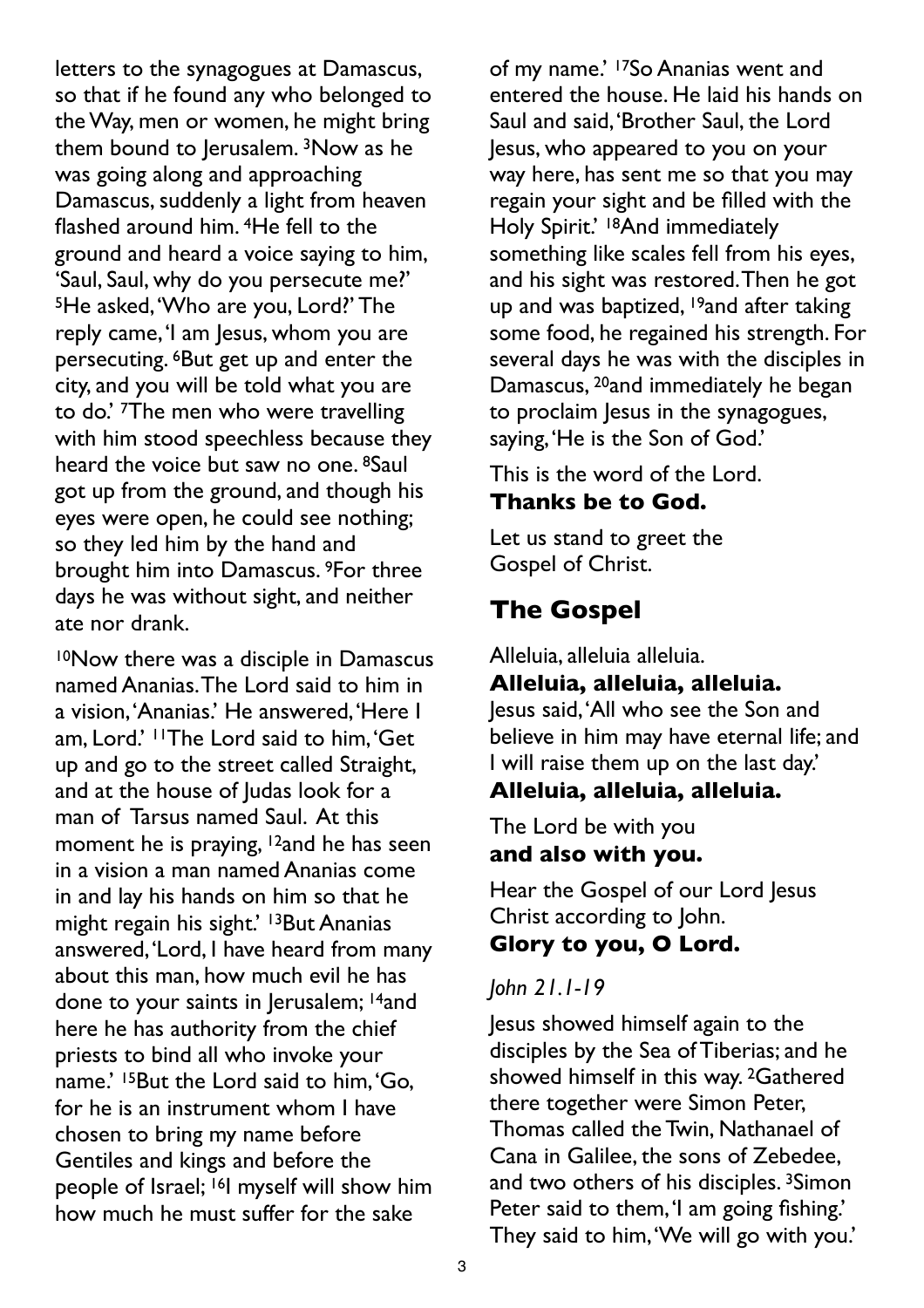They went out and got into the boat, but that night they caught nothing.

<sup>4</sup> Just after daybreak, Jesus stood on the beach; but the disciples did not know that it was Jesus. <sup>5</sup>Jesus said to them, 'Children, you have no fish, have you?' They answered him, 'No.' 6He said to them, 'Cast the net to the right side of the boat, and you will find some.' So they cast it, and now they were not able to haul it in because there were so many fish. <sup>7</sup>That disciple whom lesus loved said to Peter, 'It is the Lord!' When Simon Peter heard that it was the Lord, he put on some clothes, for he was naked, and jumped into the lake. 8But the other disciples came in the boat, dragging the net full of fish, for they were not far from the land, only about a hundred yards off.

9When they had gone ashore, they saw a charcoal fire there, with fish on it, and bread. <sup>10</sup> lesus said to them, 'Bring some of the fish that you have just caught.' 11So Simon Peter went aboard and hauled the net ashore, full of large fish, a hundred and fifty-three of them; and though there were so many, the net was not torn. <sup>12</sup> lesus said to them, 'Come and have breakfast.' Now none of the disciples dared to ask him, 'Who are you?' because they knew it was the Lord. <sup>13</sup> Jesus came and took the bread and gave it to them, and did the same with the fish. <sup>14</sup>This was now the third time that Jesus appeared to the disciples after he was raised from the dead.

15When they had finished breakfast, Jesus said to Simon Peter, 'Simon son of John, do you love me more than these?' He said to him, 'Yes, Lord; you know that I love you.' Jesus said to him, 'Feed my lambs.' 16A second time he said to him, 'Simon son of John, do you love

me?' He said to him, 'Yes, Lord; you know that I love you.' Jesus said to him, 'Tend my sheep.' <sup>17</sup>He said to him the third time, 'Simon son of John, do you love me?' Peter felt hurt because he said to him the third time, 'Do you love me?' And he said to him, 'Lord, you know everything; you know that I love you.' Jesus said to him, 'Feed my sheep. 18Very truly, I tell you, when you were younger, you used to fasten your own belt and go wherever you wished. But when you grow old, you will stretch out your hands, and someone else will fasten a belt around you and take you where you do not wish to go.' <sup>19</sup>He said this to indicate the kind of death by which he would glorify God. After this he said to him, 'Follow me.'

This is the Gospel of the Lord. **Praise to you, O Christ.**

*Please be seated* 

#### **The Sermon**

Let us stand to declare our faith in the resurrection of our Lord Jesus Christ.

### **The Creed**

**Christ died for our sins in accordance with the Scriptures; he was buried; he was raised to life on the third day in accordance with the Scriptures; afterwards he appeared to his followers, and to all the apostles: this we have received, and this we believe. Amen.**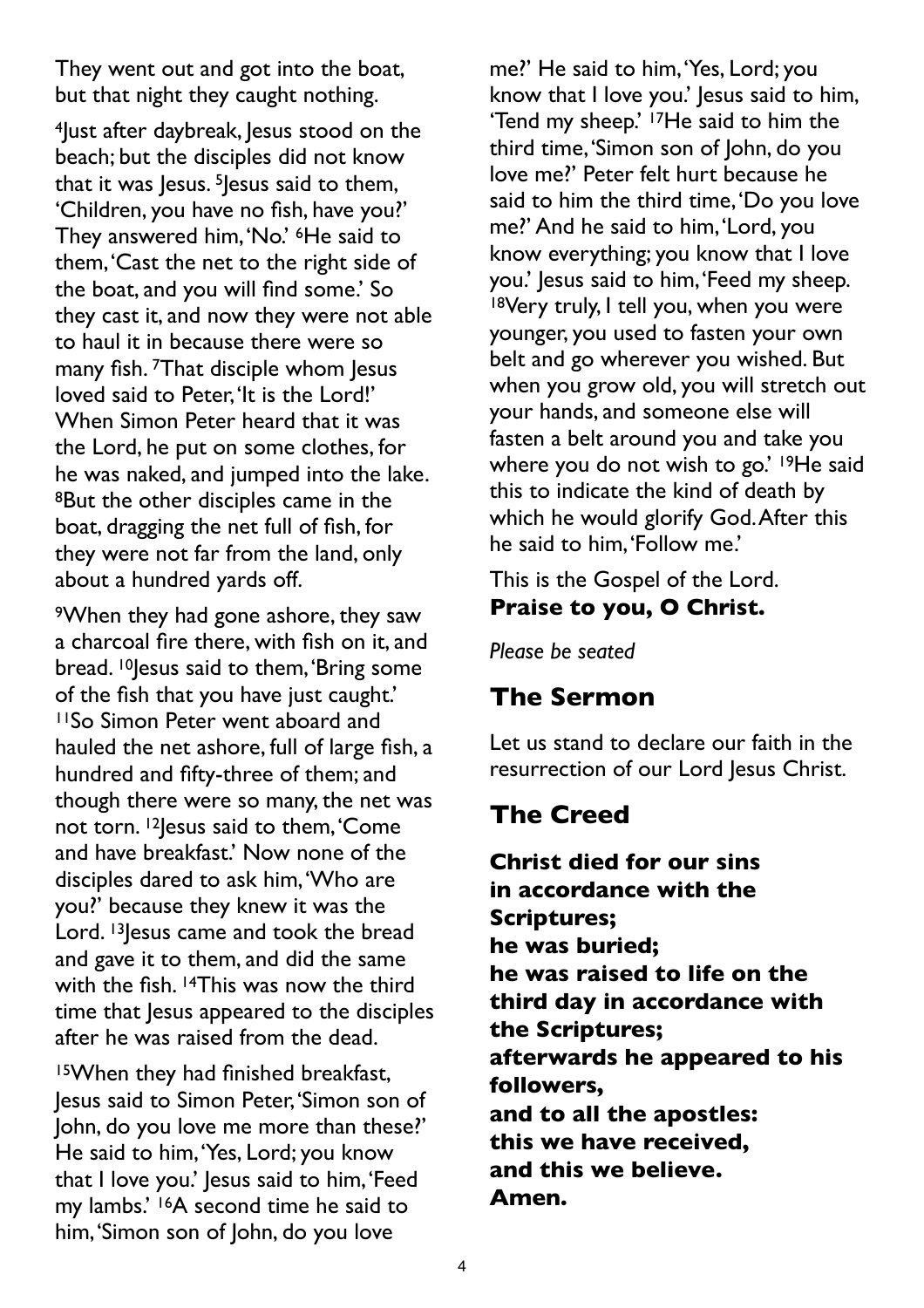# **Prayers of Intercession**

In joy and hope let us pray to the Father.

May our risen Saviour fill us with the joy of his glorious and life-giving resurrection…

we pray to the Father.

#### **Hear our prayer.**

May isolated and persecuted churches find fresh strength in the good news of Easter…

we pray to the Father.

### **Hear our prayer.**

May God grant us humility to be subject to one another in Christian love… we pray to the Father.

### **Hear our prayer.**

May you strengthen your people to provide for those who lack food, work or shelter…

we pray to the Father.

### **Hear our prayer.**

May you guide those in positions of power so that war and famine may cease through all the world… we pray to the Father.

## **Hear our prayer.**

May you reveal the light of your presence to the sick, the weak and the dying, to heal, comfort and strengthen them…

we pray to the Father.

## **Hear our prayer.**

According to your promises, may all who have died in the faith of the death and resurrection of Christ be raised to life on the last day… we pray to the Father.

### **Hear our prayer.**

May you send the fire of the Holy Spirit upon your people, so that we may bear faithful witness to his resurrection, we pray to the Father.

#### **Hear our prayer.**

Heavenly Father,

**you have delivered us from the power of darkness and brought us into the kingdom of your Son: grant that, as his death has recalled us to life, so his continual presence in us may raise us to eternal joy; through Christ our Lord. Amen.**

# **¶ The Liturgy of the Sacrament**

*Please stand* 

# **The Peace**

The risen Christ came and stood among his disciples and said, 'Peace be with you.' Then were they glad when they saw the Lord. Alleluia.

*cf John 20.19*

The peace of the Lord be always with you

### **and also with you.**

Let us offer one another a sign of God's peace.

**Yours, Lord, is the greatness, the power, the glory, the splendour, and the majesty; for everything in heaven and on earth is yours. All things come from you,**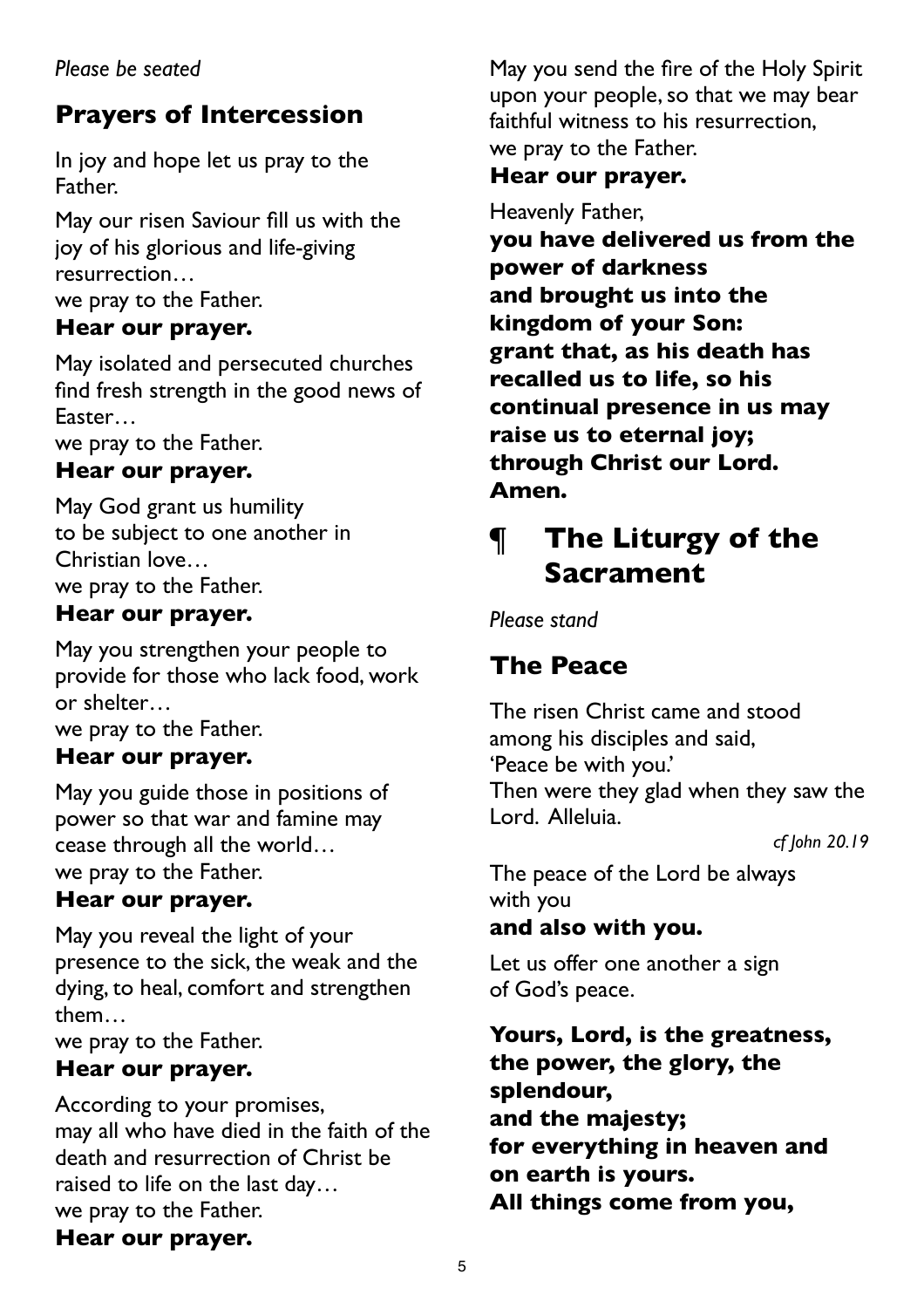#### **and of your own do we give you.**

# **The Eucharistic Prayer (B)**

The Lord be with you **and also with you.**

Lift up your hearts. **We lift them to the Lord.**

#### Let us give thanks to the Lord our God. **It is right to give thanks and praise.**

It is indeed right, our duty and our joy, always and everywhere to give you thanks, almighty and eternal Father, and in these days of Easter to celebrate with joyful hearts the memory of your wonderful works. For by the mystery of his passion Jesus Christ, your risen Son, has conquered the powers of death and hell and restored in men, women and children the image of your glory. He has placed them once more in paradise and opened to them the gate of life eternal.

And so, in the joy of this Passover, earth and heaven resound with gladness while angels and archangels and the powers of all creation sing for ever the hymn of your glory:

**Holy, holy, holy Lord, God of power and might, heaven and earth are full of your glory. Hosanna in the highest. Blessed is he who comes in the name of the Lord. Hosanna in the highest.**

Lord, you are holy indeed, the source of all holiness; grant that by the power of your Holy Spirit,

and according to your holy will, these gifts of bread and wine may be to us the body and blood of our Lord Jesus Christ;

who, in the same night that he was betrayed, took bread and gave you thanks; he broke it and gave it to his disciples, saying: Take, eat; this is my body which is

given for you; do this in remembrance of me.

In the same way, after supper he took the cup and gave you thanks; he gave it to them, saying: Drink this, all of you; this is my blood of the new covenant, which is shed for you and for many for the forgiveness of sins. Do this, as often as you drink it, in remembrance of me.

Christ is the bread of life:

#### **When we eat this bread and drink this cup, we proclaim your death, Lord Jesus, until you come in glory.**

And so, Father, calling to mind his death on the cross,

his perfect sacrifice made once for the sins of the whole world;

rejoicing in his mighty resurrection and glorious ascension,

and looking for his coming in glory, we celebrate this memorial of our redemption.

As we offer you this our sacrifice of praise and thanksgiving,

we bring before you this bread and this cup

and we thank you for counting us worthy to stand in your presence and serve you.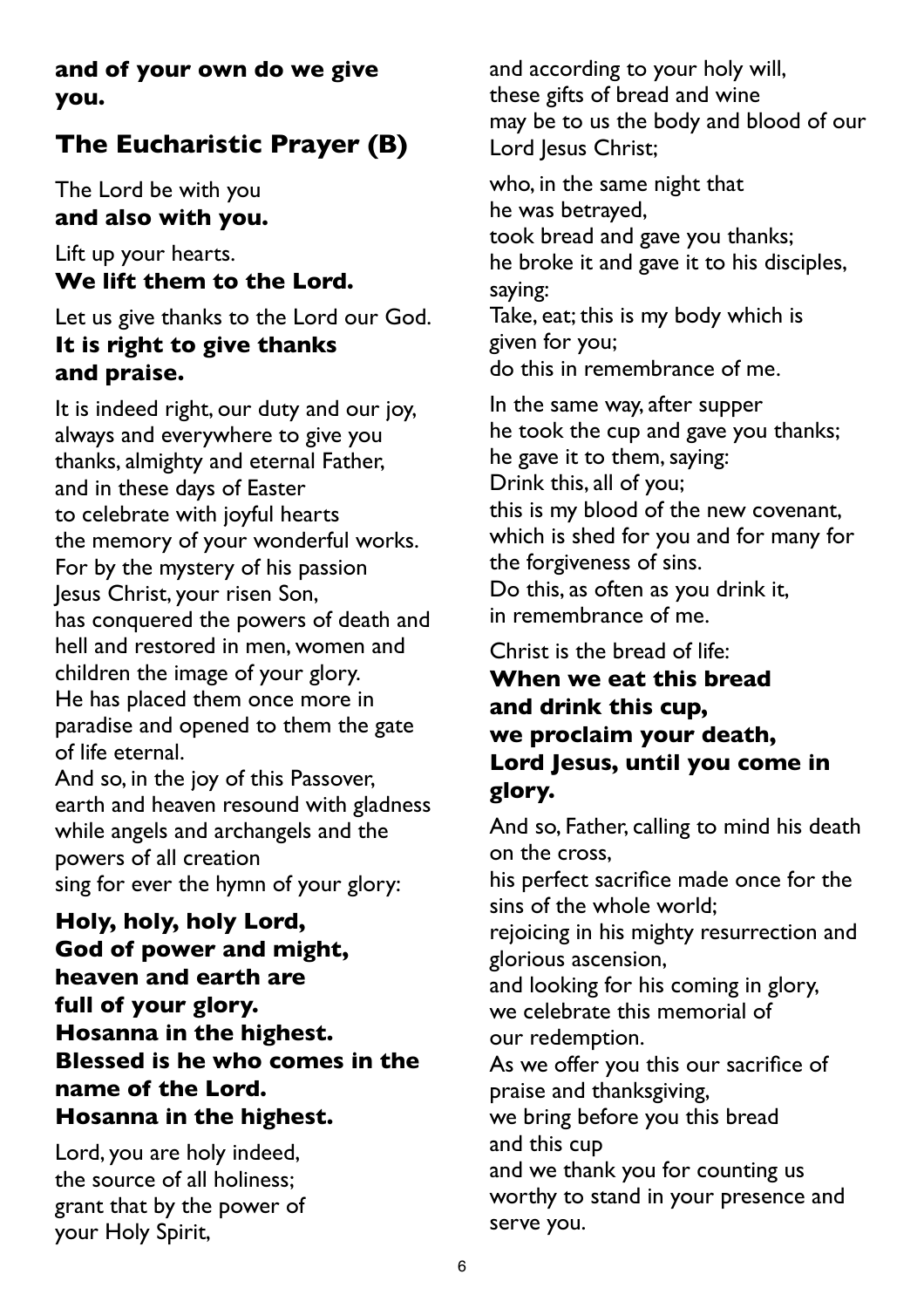Send the Holy Spirit on your people and gather into one in your kingdom all who share this one bread and one cup, so that we, in the company of all the saints, may praise and glorify you for ever, through Jesus Christ our Lord;

**by whom, and with whom, and in whom, in the unity of the Holy Spirit, all honour and glory be yours, almighty Father, for ever and ever. Amen.**

#### **The Lord's Prayer**

Rejoicing in God's new creation, as our Saviour taught us, so we pray:

**Our Father in heaven, hallowed be your name, your kingdom come, your will be done, on earth as in heaven. Give us today our daily bread. Forgive us our sins as we forgive those who sin against us. Lead us not into temptation but deliver us from evil. For the kingdom, the power, and the glory are yours now and for ever. Amen.** 

### **Breaking of the Bread**

Every time we eat this bread and drink this cup, **we proclaim the Lord's death until he comes.**

### **Agnus Dei**

**Jesus, Lamb of God, have mercy on us.**

**Jesus, bearer of our sins, have mercy on us.**

**Jesus, redeemer of the world, give us your peace.**

### **Invitation to Communion**

Alleluia. Christ our passover is sacrificed for us. **Therefore let us keep the feast. Alleluia.**

**Most merciful Lord, your love compels us to come in. Our hands were unclean, our hearts were unprepared; we were not fit even to eat the crumbs from under your table. But you, Lord, are the God of our salvation, and share your bread with sinners. So cleanse and feed us with the precious body and blood of your Son, that he may live in us and we in him; and that we, with the whole company of Christ, may sit and eat in your kingdom. Amen.**

*Communicant members of any Christian Church are invited to receive Holy Communion. If you wish to receive a blessing please bow your head.*